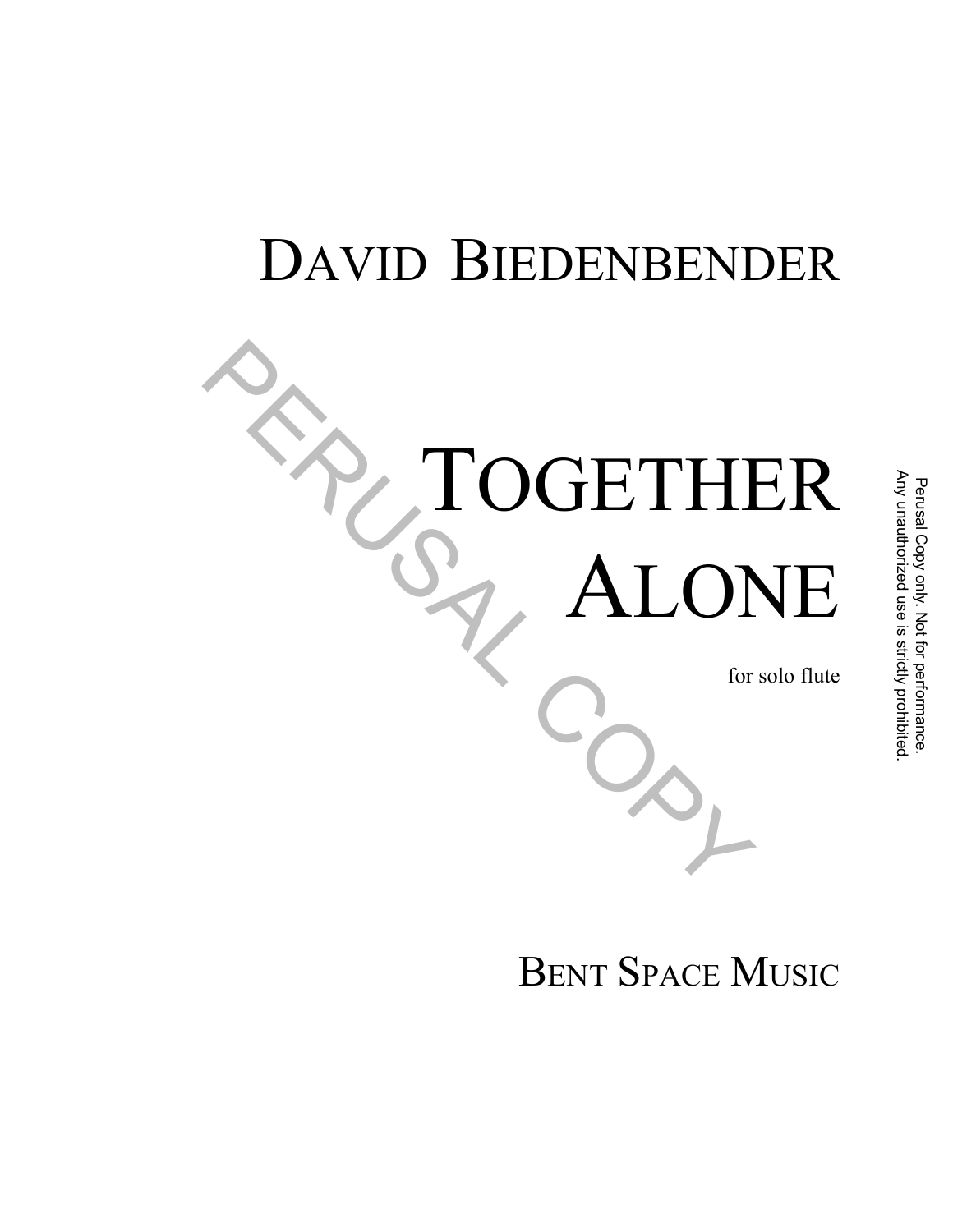Commissioned by the Erika Boysen and the University of North Carolina–Greensboro.

Performance materials available from Bent Space Music (Publisher): www.davidbiedenbender.com PERUSAL COPY Perusal Copy only. Not for performance.

Contact the Composer: *davidbiedenbender@gmail.com* 

© Copyright 2016 by David Biedenbender (ASCAP). International copyright secured. All rights reserved. Printed in the U.S.A. First printed November 2016.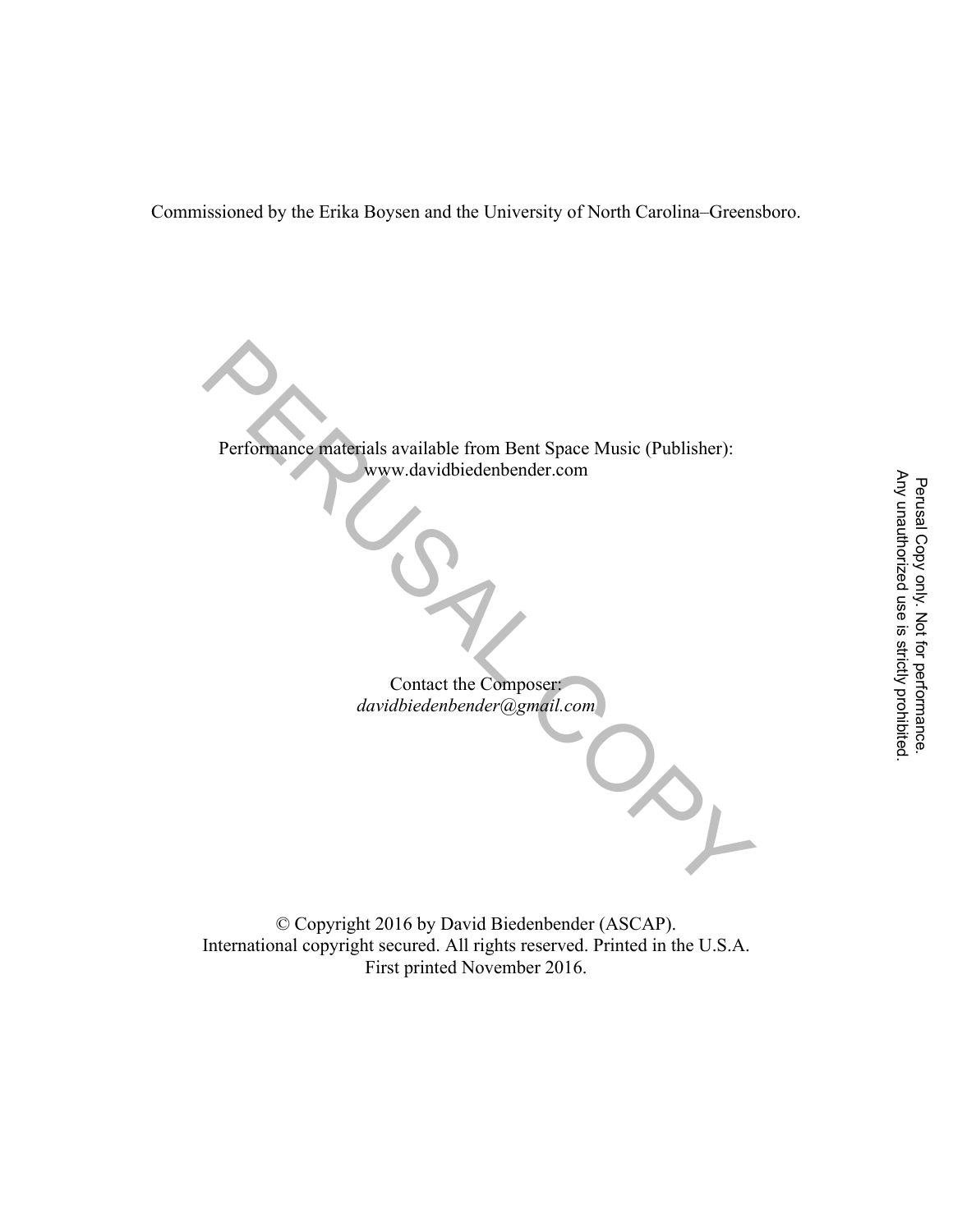## **PERFORMANCE NOTES**

#### **1. News Feed**

#### **Physical movement is shown above the staff with the following symbols:**

 $\bullet$ head up, eyes wide open, eyebrows raised, alert and looking directly at audience/camera

 $\downarrow$ head down, eyes looking intently at the ground

All movements should be quick and sudden, like something has suddenly caught your attention.

**This movement should be played exactly at 60bpm with absolutely no deviation.** 

#### **2. Alone**

This movement contrasts the mechanical, precise music of the first movement. It should be played expressively and somewhat freely. Accentuate the pitch bends, making them as smooth as possible. The approximate duration of the pitch bends is indicated by the length of the lines.

**Duration:** *ca.* **5:30**  For the first movement. It should be<br>tch bends, making them as smooth as<br>licated by the length of the lines.<br>licated by the length of the lines.<br> $\frac{32}{100}$ <br> $\frac{32}{100}$ <br> $\frac{32}{100}$ <br> $\frac{32}{100}$ <br> $\frac{32}{100}$ <br> $\frac{32}{100}$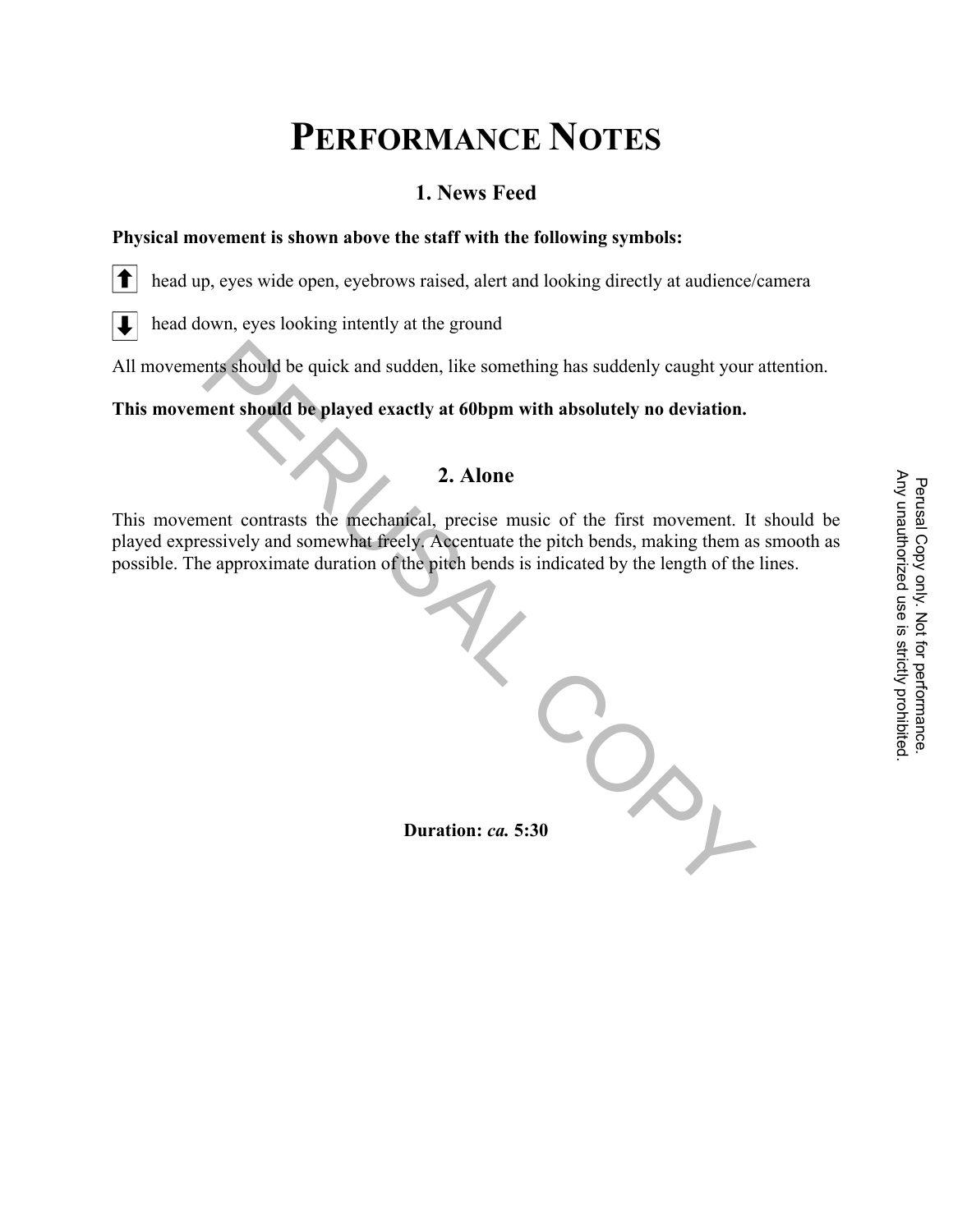## **PROGRAM NOTE**

*Together Alone* was commissioned by Erika Boysen. Broken into two contrasting movements, *Together Alone* is a reflection on social media and its psychological affect on me. Although I believe in its power to connect me with other people, particularly with family, friends, and other artists and musicians—which is ultimately why I have yet to try to completely remove it from my life—I have become increasingly disillusioned by the way it sculpts, shapes, and distorts my time and my sense of reality. Movement 1, *News Feed*, divides time precisely into one-second ticks, using percussive sounds and an incessant, high, pulsing pitch that eventually bends and distorts, as time seems to break apart and slow down. The music is charged with quick rhythmic bursts, like the small, frequent releases of dopamine I feel when scrolling through my Facebook or Twitter Feeds. Stepping back from these addicting streams of information, I am increasingly left with a sense of longing: I have come to realize this this form of connection is not entirely real—not that the way in which it impacts the world isn't real (it is!), rather, it is simply not the same as interacting in person. Although I am connected to a larger community of people than I could have ever imagined a decade ago, there's an emptiness in these interactions that fundamentally leaves me feeling alone. I still need to share physical presence with others—I need to look at them, to listen to them, to watch their facial expressions and interpret their body language. I need to interact in real time. I need to try to understand them. And I want them to try to understand me too. Find the to share physical presence with others—1<br>
vatch their facial expressions and interpret their body<br>
eed to try to understand them. And I want them to try<br>
eed to try to understand them. And I want them to try<br>
and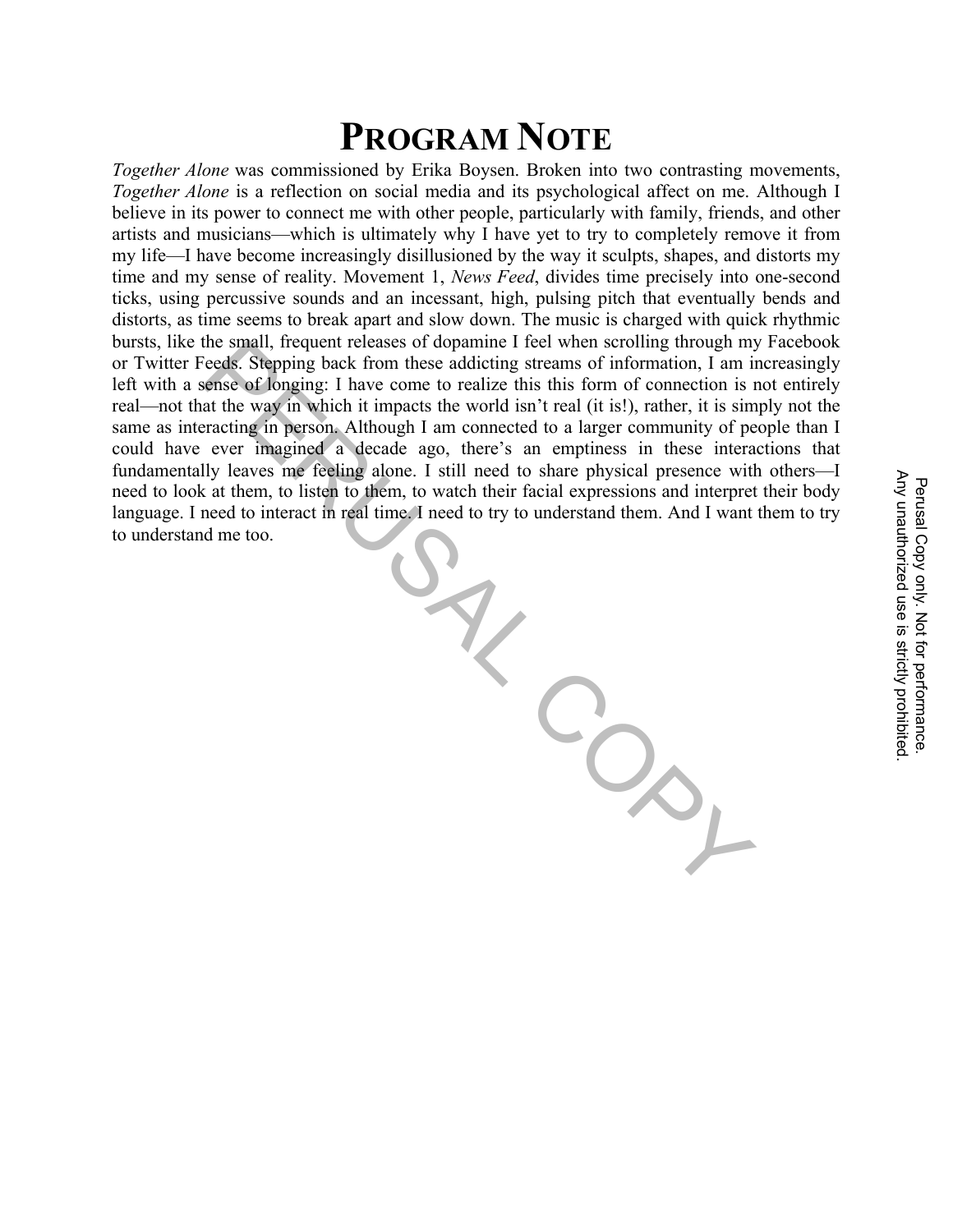

Copyright ©2016 David Biedenbender and Bent Space Music (ASCAP). All Rights Reserved. International Copyright Secured.

Any unauthorized use is strictly prohibited.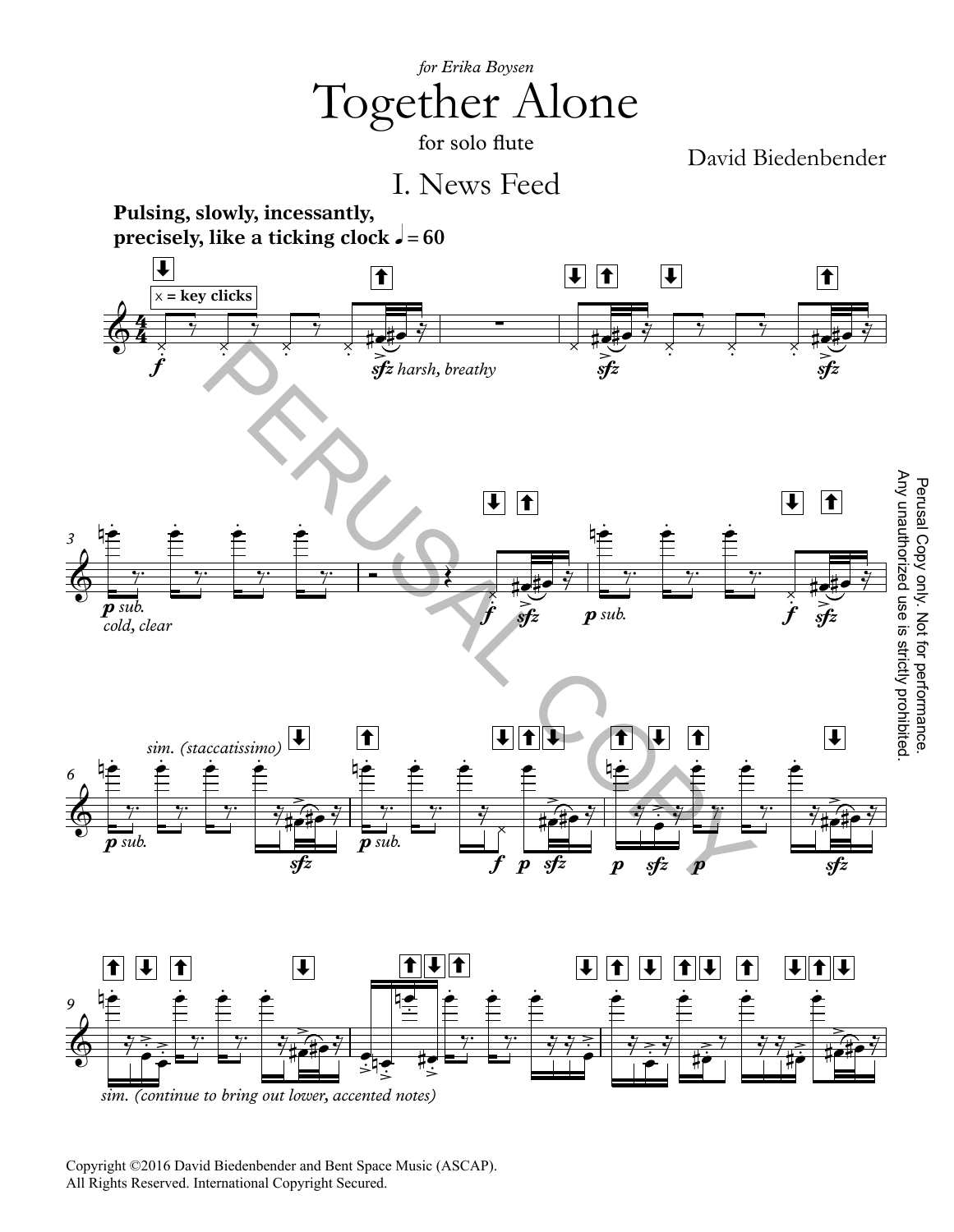